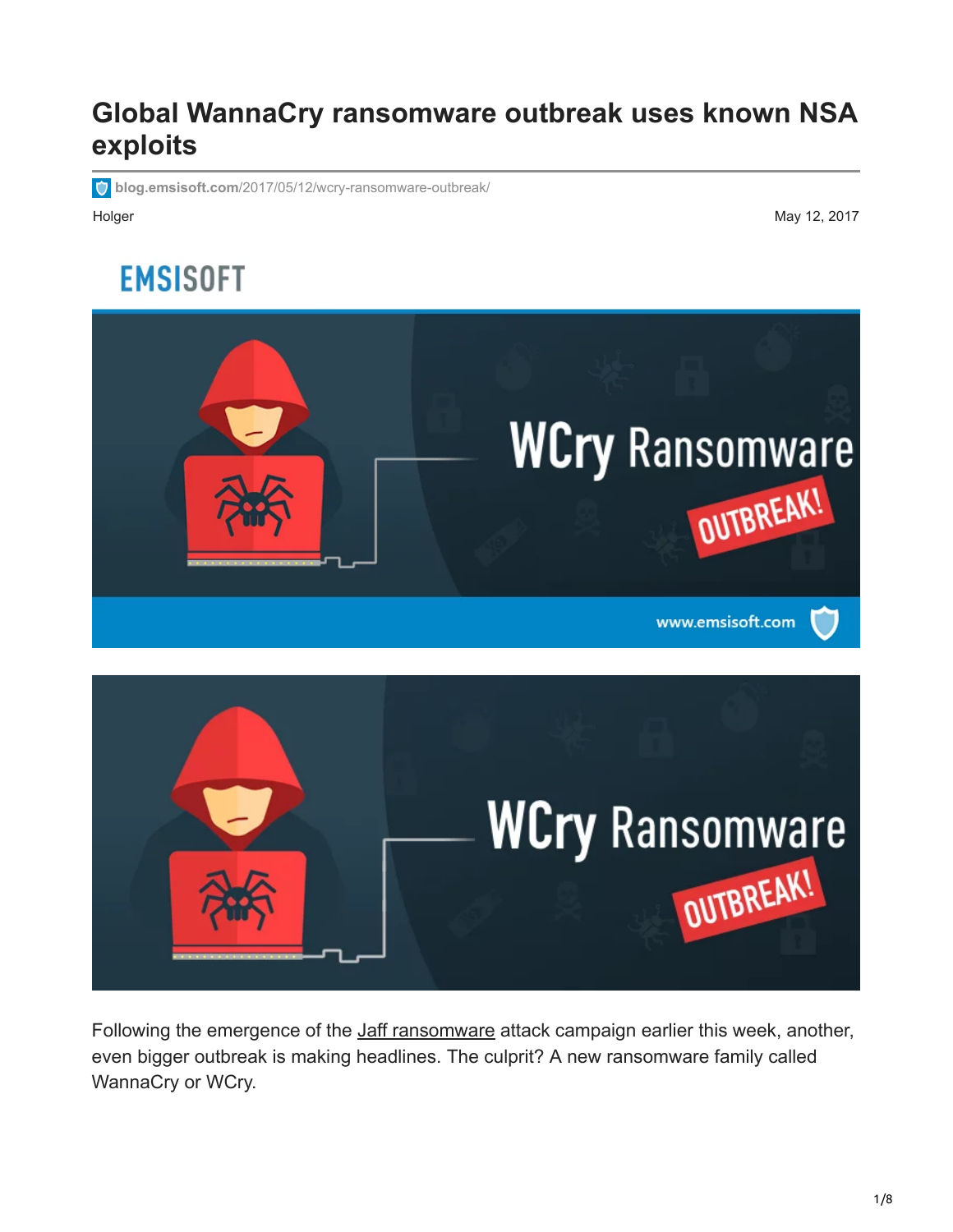Spotted earlier today, WCry caught the attention of the team due to it being spread via the recently exposed NSA shadow broker exploits. WCry took many businesses and public institutions by surprise, including telco giant Telefonica in Spain and the National Health Service in the United Kingdom, and has already infected tens of thousands of systems across the globe.

Security researcher [MalwareTech](https://twitter.com/MalwareTechBlog) created [a map of overall infections](https://intel.malwaretech.com/botnet/wcrypt) and [a real time map](https://intel.malwaretech.com/WannaCrypt.html) of infections to visualise the number of WCry infections, which has surpassed the 350,000 infection mark across more than 100 countries worldwide.

#### **Meet WannaCry Ransomware**

The WCry ransomware, also referred to as WNCry, WannaCry, WanaCrypt0r or Wana Decrypt0r, was originally spotted in campaigns in early February 2017, with more campaigns following in March. But it wasn't until now that a global attack had been registered.

It has been written in C++ and no attempts have been made to hide the majority of the code. Like most ransomware families, WCry renames files it encrypts, adding the .WNCRY extension.

When infecting a system, it presents a ransom screen asking to pay \$300 worth of bitcoins: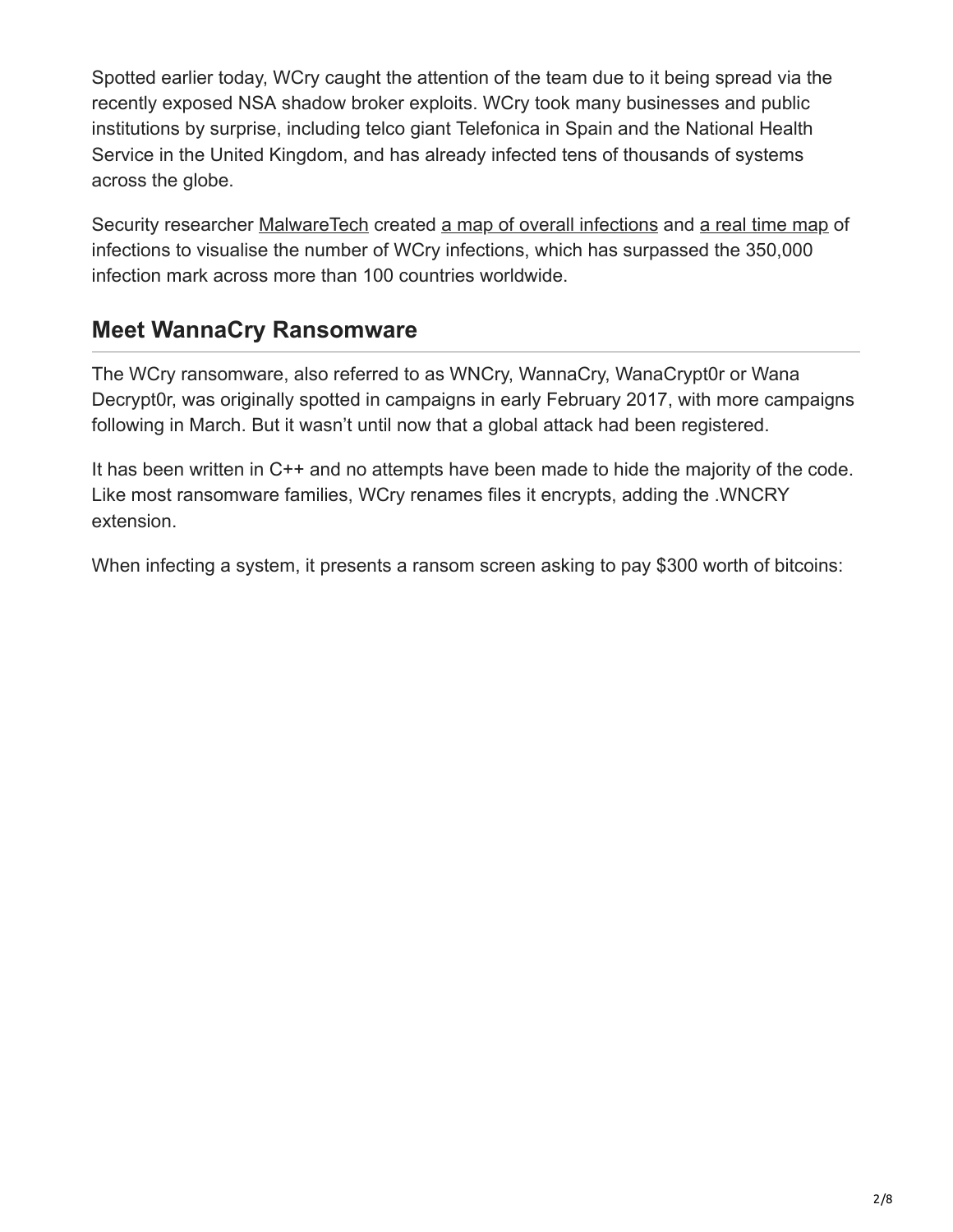

Unlike most ransomware campaigns, which usually target specific regions, WCry is targeting systems around the globe. So it comes as no surprise that the ransomware authors provide localised ransomware message for more than 20 languages:

Bulgarian, Chinese (simplified), Chinese (traditional), Croatian, Czech, Danish, Dutch, English, Filipino, Finnish, French, German, Greek, Indonesian, Italian, Japanese, Korean, Latvian, Norwegian, Polish, Portuguese, Romanian, Russian, Slovak, Spanish, Swedish, Turkish, Vietnamese

## **How do you get infected with WCry ransomware?**

At the moment, WCry is primarily spreading via the leaked NSA exploits that the Shadow [Brokers group released recently. More specifically, French researcher Kaffine was the first to](https://twitter.com/kafeine/status/863049739583016960) suspect that WCry was being spread via the ETERNALBLUE exploit.

ETERNALBLUE exploits a vulnerability in the Microsoft SMBv1 protocol, allowing an attacker to take control over systems which:

- have the SMBv1 protocol enabled
- are accessible from the internet and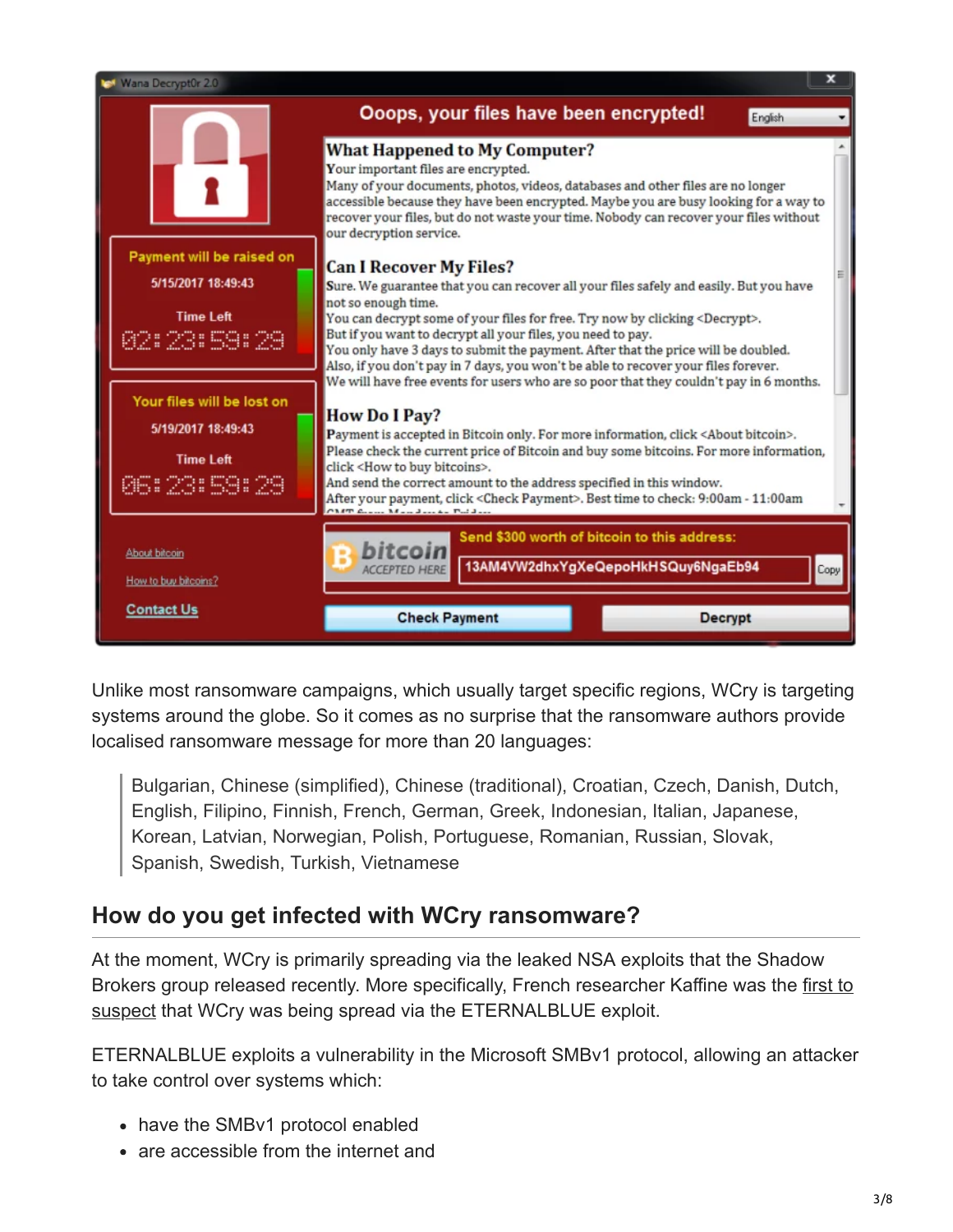• have not been patched by the [MS17-010 fix](https://technet.microsoft.com/en-us/library/security/ms17-010.aspx) released back in March 2017

In addition, it appears that the malware authors are also taking advantage of DOUBLESPEAR, a backdoor that is usually installed via the ETERNALBLUE exploit and persisting on the system. So if your system was compromised by ETERNALBLUE previously, chances are your system is still vulnerable, even if the initial SMBv1 vulnerability was patched.

The ransomware executable itself can be best described as a dropper that contains all the different ransomware components in form of a password protected ZIP archive within its file. When run, it will start unpacking its components to the directory it was executed in using the hardcoded password "[\[email protected\]](http://blog.emsisoft.com/cdn-cgi/l/email-protection)". Closer inspection of the ZIP archive reveals the following files:

- **b.wnry** Ransom desktop wallpaper
- **c.wnry** Configuration file containing C2 server addresses, BitCoin Wallet etc.
- **r.wnry** Ransom note
- **s.wnry** ZIP archive containing the TOR client
- **t.wnry** The encryption part of the ransomware encrypted using a WanaCry specific format; can be decrypted using the private key embedded inside the ransomware executable.
- **u.wnry** Decrypter executable
- **Taskdl.exe** Deletes all temporary files created during encryption (.WNCRYT)
- **Taskse.exe** Runs given program in all user sessions
- **msg\*** Language files (currently 28 different languages)

In addition the ransomware creates a couple of additional files during its execution:

- **00000000.eky** Encryption key for the t.wnry file which stores the actual file encryption component used by the ransomware. It is encrypted using the public key that belongs to a private key embedded inside the ransomware.
- **00000000.pky** Public key used by the ransomware to encrypt the generated AES keys that are used to encrypt the user's files
- **00000000.res** Command & Control Server (C2) communication results

A list of all changes made by the ransomware to an infected system, can be found in the "Indicators of Compromise" section below.

## **WCry key generation and encryption**

WCry ransomware uses a combination of RSA and AES-128-CBC to encrypt the victim's data. To facilitate this process, is uses the Windows CryptoAPI for RSA, but a custom implementation for the AES encryption.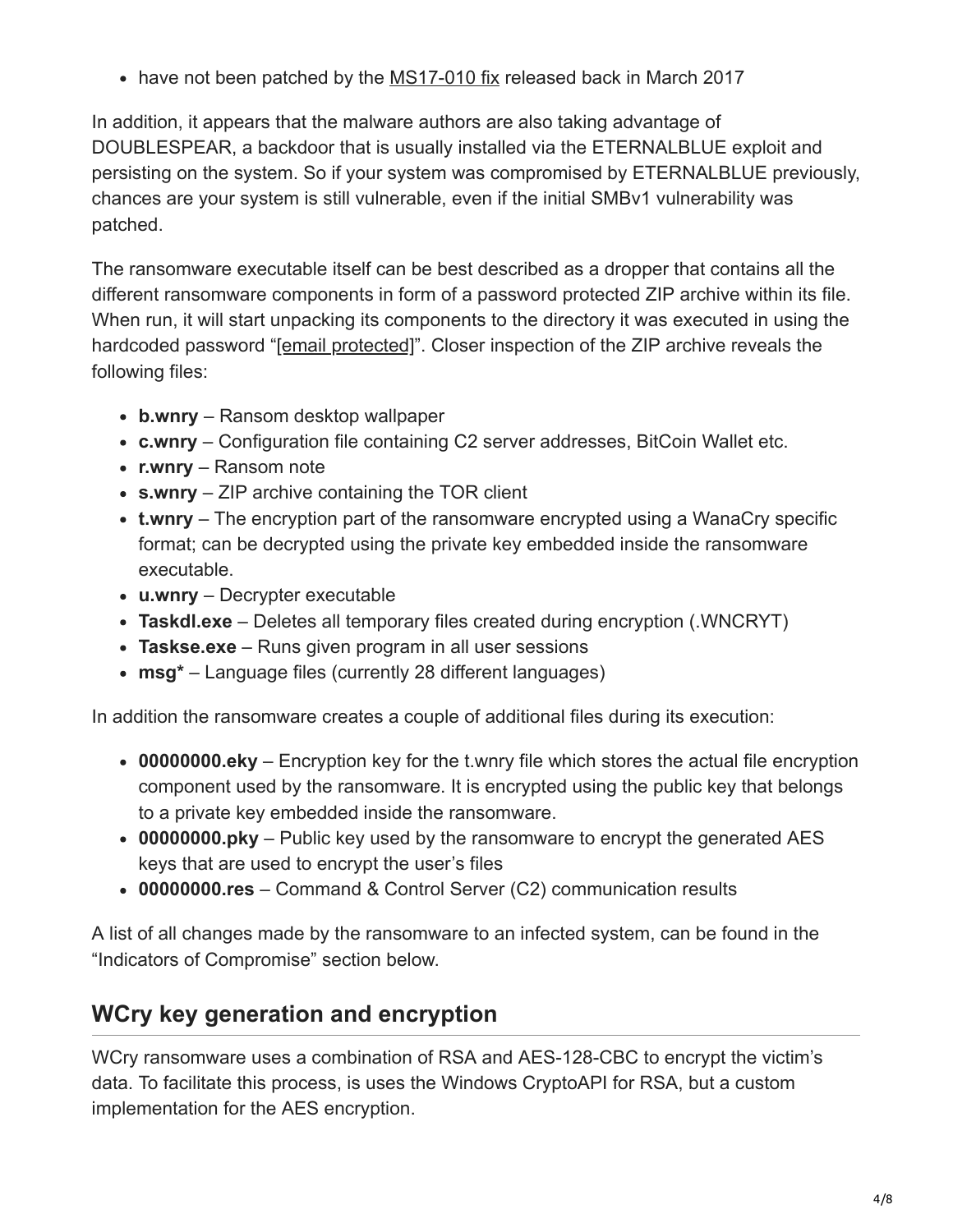Interestingly, the encryption routine is stored in a separate component within the *t.wnry* file, and is itself encrypted using the same method used by the ransomware to encrypt user files. This was likely done to make the malware analysis more difficult. The module is loaded into memory using a custom loader and executed from there, without ever being written to the victim's disk unencrypted.

When WCry arrives on a system, it will first import a hardcoded private RSA key that is used to decrypt the file encryption component stored within "t.wnry". Once done, the ransomware will generate a new private RSA key. That RSA key is then submitted to the malware's command and control server and a copy of the generated public key is stored on the system.

The ransomware then searches all available drives and network shares for files with one of the following extensions:

.der, .pfx, .key, .crt, .csr, .p12, .pem, .odt, .ott, .sxw, .stw, .uot, .3ds, .max, .3dm, .ods, .ots, .sxc, .stc, .dif, .slk, .wb2, .odp, .otp, .sxd, .std, .uop, .odg, .otg, .sxm, .mml, .lay, .lay6, .asc, .sqlite3, .sqlitedb, .sql, .accdb, .mdb, .db, .dbf, .odb, .frm, .myd, .myi, .ibd, .mdf, .ldf, .sln, .suo, .cs, .cpp, .pas, .asm, .js, .cmd, .bat, .ps1, .vbs, .vb, .pl, .dip, .dch, .sch, .brd, .jsp, .php, .asp, .rb, .java, .jar, .class, .sh, .mp3, .wav, .swf, .fla, .wmv, .mpg, .vob, .mpeg, .asf, .avi, .mov, .mp4, .3gp, .mkv, .3g2, .flv, .wma, .mid, .m3u, .m4u, .djvu, .svg, .ai, .psd, .nef, .tiff, .tif, .cgm, .raw, .gif, .png, .bmp, .jpg, .jpeg, .vcd, .iso, .backup, .zip, .rar, .7z, .gz, .tgz, .tar, .bak, .tbk, .bz2, .PAQ, .ARC, .aes, .gpg, .vmx, .vmdk, .vdi, .sldm, .sldx, .sti, .sxi, .602, .hwp, .snt, .onetoc2, .dwg, .pdf, .wk1, .wks, .123, .rtf, .csv, .txt, .vsdx, .vsd, .edb, .eml, .msg, .ost, .pst, .potm, .potx, .ppam, .ppsx, .ppsm, .pps, .pot, .pptm, .pptx, .ppt, .xltm, .xltx, .xlc, .xlm, .xlt, .xlw, .xlsb, .xlsm, .xlsx, .xls, .dotx, .dotm, .dot, .docm, .docb, .docx, .doc, .c, .h

Once done, the malware will generate a new 128 bit AES key for every file it found, which is encrypted using the public RSA key generated earlier and the RSA-encrypted AES key is stored within the header of the encrypted file, together with the file marker "WANACRY!". The AES key is then used to encrypt the file's content.

Unfortunately, after evaluating the way WCry performs its encryption, there is no way to restore encrypted files without access to the private key generated by the ransomware. So it's not likely a free WCry ransomware decrypter will be available for victims.

## **How can I protect myself from WannaCry?**

As an emergency measure, make sure to have the latest security updates installed on your Windows computers and servers. Given the scale of the attack, Microsoft even took the [unusual step to release security patches for "unsupported systems" such as Windows X](https://blogs.technet.microsoft.com/msrc/2017/05/12/customer-guidance-for-wannacrypt-attacks/)P and Windows Server 2003.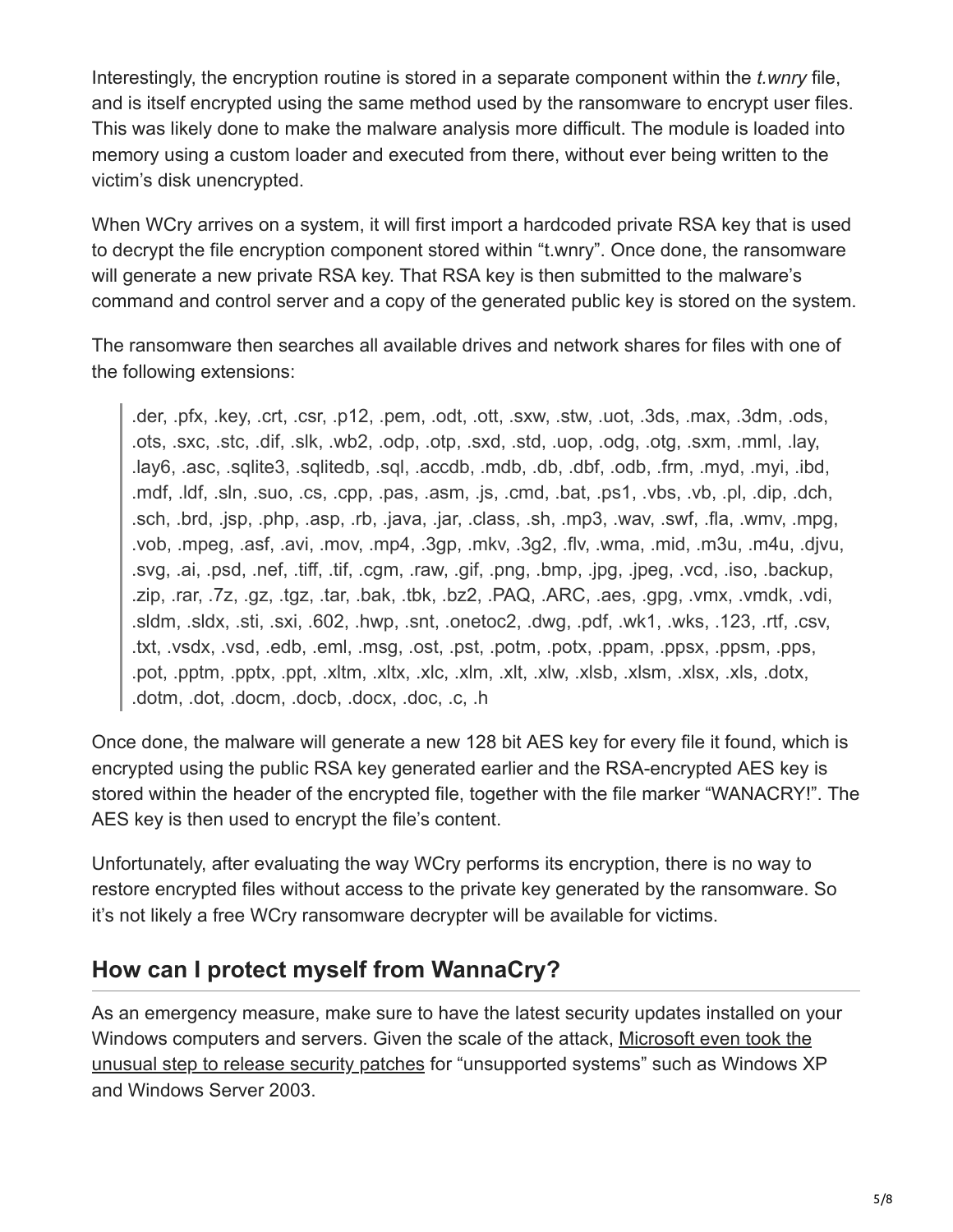As explained in [our ransomware article,](https://blog.emsisoft.com/2015/12/22/how-its-done-right-emsisofts-behavior-blocker-vs-20-crypto-ransomware-families/) the best protection still remains a reliable and proven backup strategy, especially since the encryption used by WCry ransomware is secure. The only way to get the data back is through the help of the ransomware author or via restoring from backups. Making sure to install critical windows updates is also a very important step in protecting a system, as WCry only seems to be spreading via the SMBv1 exploit currently, which has been patched for 2 months already.

Apart from regular backups, you will be glad to hear that the Behavior Blocker technology used by [Emsisoft Anti-Malware](https://www.emsisoft.com/en/software/antimalware/) has proven to be the next best defense, as it has caught the ransomware before the file could execute and thus once again keeping our users protected from this and hundreds of other ransomware families without the need for signatures.



Emsisoft Anti-Malware users are protected from WannaCry ransomware by our Behavior Blocker.

We consider ransomware one of the biggest threats of the past year and plan to do our best to continue our excellent track record in the next year, to keep our users as protected as possible.

It seems to be an impossible puzzle yet it's easy to [solve the Rubik' Cube](https://ruwix.com/the-rubiks-cube/how-to-solve-the-rubiks-cube-beginners-method/) using algorithms.

#### **Download now: Emsisoft Anti-Malware free trial.**

[Antivirus software from the world's leading ransomware experts. Get your free trial today. Try](https://my.emsisoft.com/signup?p=eam) It Now

![](_page_5_Picture_8.jpeg)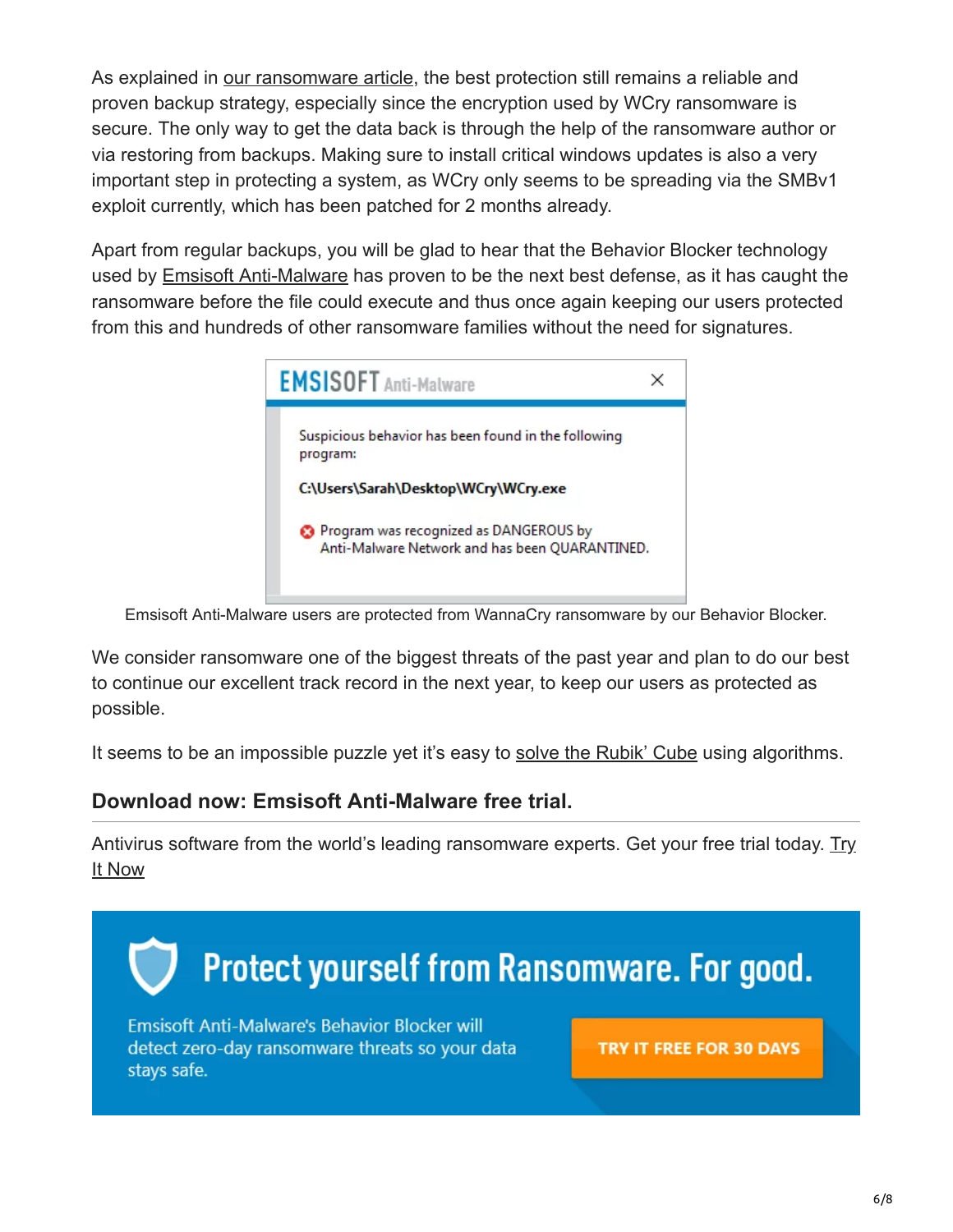#### **Registry:**

- HKLMSOFTWAREWanaCrypt0r
- HKLMSOFTWAREMicrosoftWindowsCurrentVersionRun<random>: ""<ransomware directory>tasksche.exe""
- HKLMSOFTWAREWanaCrypt0rwd: "<ransomware directory>"
- HKUS-1-5-21-677641349-3533616285-3951951702-1000Control PanelDesktopWallpaper:
- "%APPDATA%MicrosoftWindowsThemesTranscodedWallpaper.jpg"
- HKUS-1-5-21-677641349-3533616285-3951951702-1000Control PanelDesktopWallpaper: "<ransomware directory>@[\[email protected\]](http://blog.emsisoft.com/cdn-cgi/l/email-protection)"

#### **File system:**

- $\bullet$  [@\[email protected\]](http://blog.emsisoft.com/cdn-cgi/l/email-protection)  Placed inside every folder that contains encrypted files
- $\bullet$  [@\[email protected\]](http://blog.emsisoft.com/cdn-cgi/l/email-protection)  Placed inside every folder that contains encrypted files
- %DESKTOP%@[\[email protected\]](http://blog.emsisoft.com/cdn-cgi/l/email-protection)
- %DESKTOP%@[\[email protected\]](http://blog.emsisoft.com/cdn-cgi/l/email-protection)
- %APPDATA%torcached-certs
- %APPDATA%torcached-microdesc-consensus
- %APPDATA%torcached-microdescs.new
- %APPDATA%torlock
- %APPDATA%torstate
- <ransomware directory>0000000.eky
- <ransomware directory>0000000.pky
- <ransomware directory>0000000.res
- <ransomware directory>[@\[email protected\]](http://blog.emsisoft.com/cdn-cgi/l/email-protection)
- <ransomware directory>[@\[email protected\]](http://blog.emsisoft.com/cdn-cgi/l/email-protection)
- <ransomware directory>b.wnry
- <ransomware directory>c.wnry
- <ransomware directory>f.wnry
- <ransomware directory>msgm\_bulgarian.wnry
- <ransomware directory>msgm\_chinese (simplified).wnry
- <ransomware directory>msgm\_chinese (traditional).wnry
- <ransomware directory>msgm\_croatian.wnry
- <ransomware directory>msgm\_czech.wnry
- <ransomware directory>msgm\_danish.wnry
- <ransomware directory>msgm\_dutch.wnry
- <ransomware directory>msgm\_english.wnry
- <ransomware directory>msgm\_filipino.wnry
- <ransomware directory>msgm\_finnish.wnry